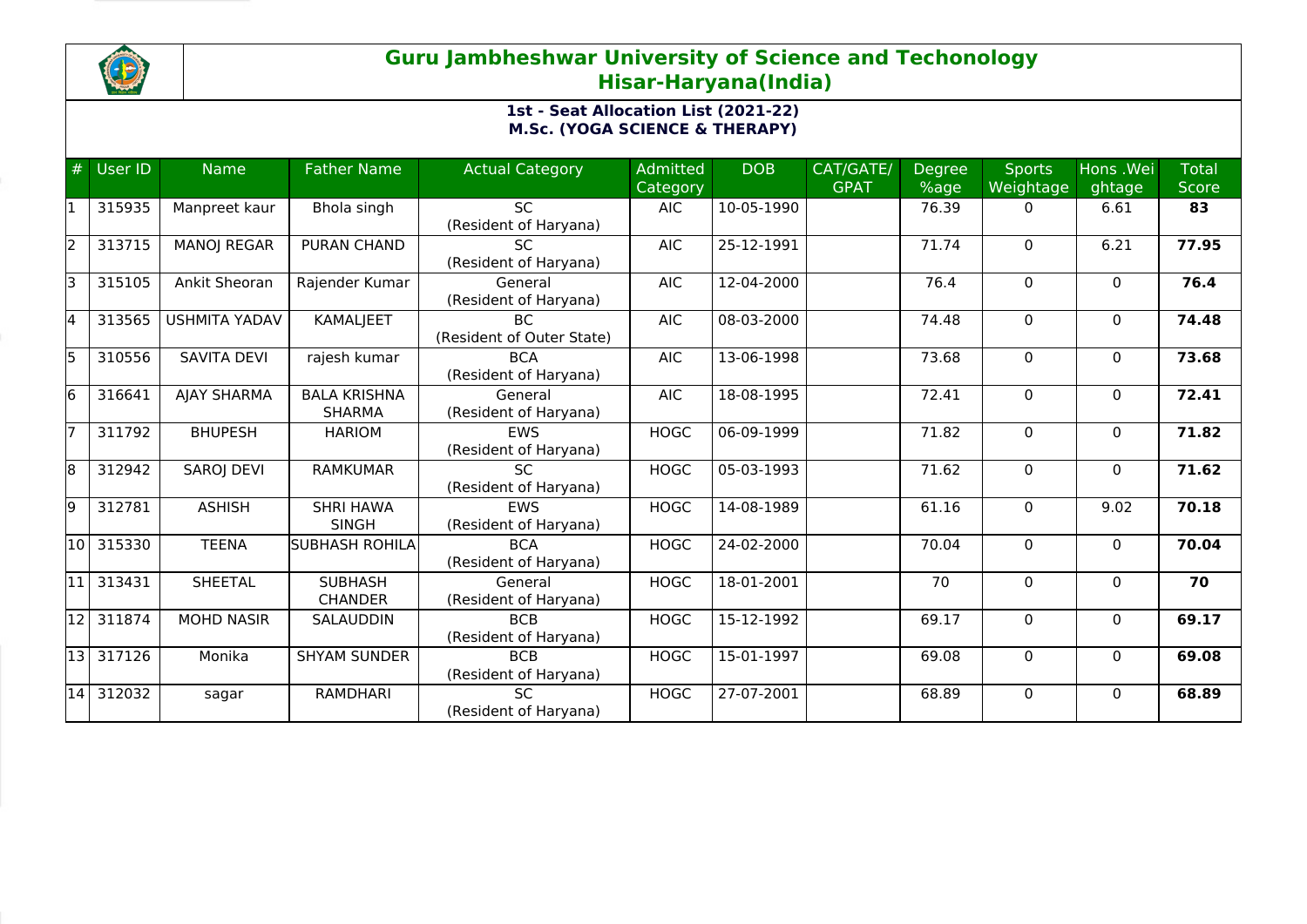

# **Guru Jambheshwar University of Science and Techonology Hisar-Haryana(India)**

## **1st - Seat Allocation List (2021-22) M.Sc. (YOGA SCIENCE & THERAPY)**

| #               | User ID | <b>Name</b>                      | <b>Father Name</b>              | <b>Actual Category</b>                   | Admitted       | <b>DOB</b> | CAT/GATE/   | Degree | <b>Sports</b>  | Hons .Wei    | <b>Total</b> |
|-----------------|---------|----------------------------------|---------------------------------|------------------------------------------|----------------|------------|-------------|--------|----------------|--------------|--------------|
|                 |         |                                  |                                 |                                          | Category       |            | <b>GPAT</b> | %age   | Weightage      | ghtage       | <b>Score</b> |
| 15              | 311903  | <b>GUNJAN</b>                    | PARMANAND                       | General<br>(Resident of Haryana)         | <b>HOGC</b>    | 20-12-1996 |             | 68.66  | 0              | 0            | 68.66        |
| 16 I            | 310822  | <b>RAVEENA</b>                   | <b>CHANDI RAM</b>               | <b>BCA</b><br>(Resident of Haryana)      | <b>HOGC</b>    | 04-08-1998 |             | 64.76  | $\overline{3}$ | $\mathbf 0$  | 67.76        |
| 117             | 316477  | Preeti                           | Mahtaab singh                   | General<br>(Resident of Haryana)         | <b>HOGC</b>    | 03-03-2000 |             | 66.53  | $\Omega$       | $\mathbf{0}$ | 66.53        |
| 18              | 314173  | POOJA                            | <b>BALJEET SINGH</b>            | General<br>(Resident of Haryana)         | <b>HOGC</b>    | 05-03-1999 |             | 66.3   | $\mathbf 0$    | $\mathbf{0}$ | 66.3         |
| 19              | 315524  | Neha                             | Naseeb Singh                    | General<br>(Resident of Haryana)         | <b>HOGC</b>    | 07-09-1999 |             | 65.95  | $\mathbf 0$    | $\mathbf 0$  | 65.95        |
| 20              | 313637  | <b>VICKEY SHARMA</b>             | <b>RAVI DUTT</b>                | <b>EWS</b><br>(Resident of Haryana)      | <b>HOGC</b>    | 24-11-1999 |             | 65.58  | $\Omega$       | $\mathbf{0}$ | 65.58        |
| $\overline{21}$ | 313584  | <b>BHUPENDER</b><br><b>KUMAR</b> | <b>SURESH SINGH</b>             | <b>SC</b><br>(Resident of Haryana)       | <b>HOGC</b>    | 16-10-1998 |             | 58.11  | $\mathbf 0$    | 6.89         | 65           |
| $\overline{22}$ | 316418  | Deepak Gill                      | virbhan                         | <b>EWS</b><br>(Resident of Haryana)      | <b>EWS</b>     | 27-10-1995 |             | 64.22  | $\mathbf 0$    | $\Omega$     | 64.22        |
| $\overline{23}$ | 316889  | <b>AARTI</b>                     | SATYAWAN                        | <b>SC</b><br>(Resident of Haryana)       | SC             | 25-02-1999 |             | 63.70  | $\mathbf 0$    | $\mathbf{0}$ | 63.7         |
| $\overline{24}$ | 314276  | ANU                              | <b>RAJBIR SINGH</b>             | $\overline{SC}$<br>(Resident of Haryana) | <b>SC</b>      | 20-06-1999 |             | 62.30  | $\Omega$       | $\mathbf{0}$ | 62.3         |
| $\overline{25}$ | 316210  | <b>MOHIT</b>                     | <b>MAHINDER</b><br><b>KUMAR</b> | <b>BCB</b><br>(Resident of Haryana)      | BCB6           | 20-06-1999 |             | 61.95  | $\Omega$       | $\Omega$     | 61.95        |
| 26              | 315534  | RAJAN                            | <b>LAL CHAND</b>                | <b>SC</b><br>(Resident of Haryana)       | SC             | 24-05-1999 |             | 60.64  | 0              | $\mathbf{0}$ | 60.64        |
| $\overline{27}$ | 314798  | <b>SAVITA</b>                    | <b>KRISHAN</b>                  | General<br>(Resident of Haryana)         | <b>EMPWARD</b> | 08-10-1997 |             | 60     | 0              | 0            | 60           |
| $\overline{28}$ | 316953  | <b>MAHESH KUMAR</b>              | <b>DANA RAM</b>                 | <b>BCA</b><br>(Resident of Haryana)      | BCA3           | 11-11-1998 |             | 59.8   | $\mathbf 0$    | $\Omega$     | 59.8         |
| $\overline{29}$ | 315233  | <b>ROHIT</b>                     | <b>KAWAL SINGH</b>              | <b>EWS</b><br>(Resident of Haryana)      | <b>EWS</b>     | 10-04-1996 |             | 57.58  | 0              | $\mathbf{0}$ | 57.58        |